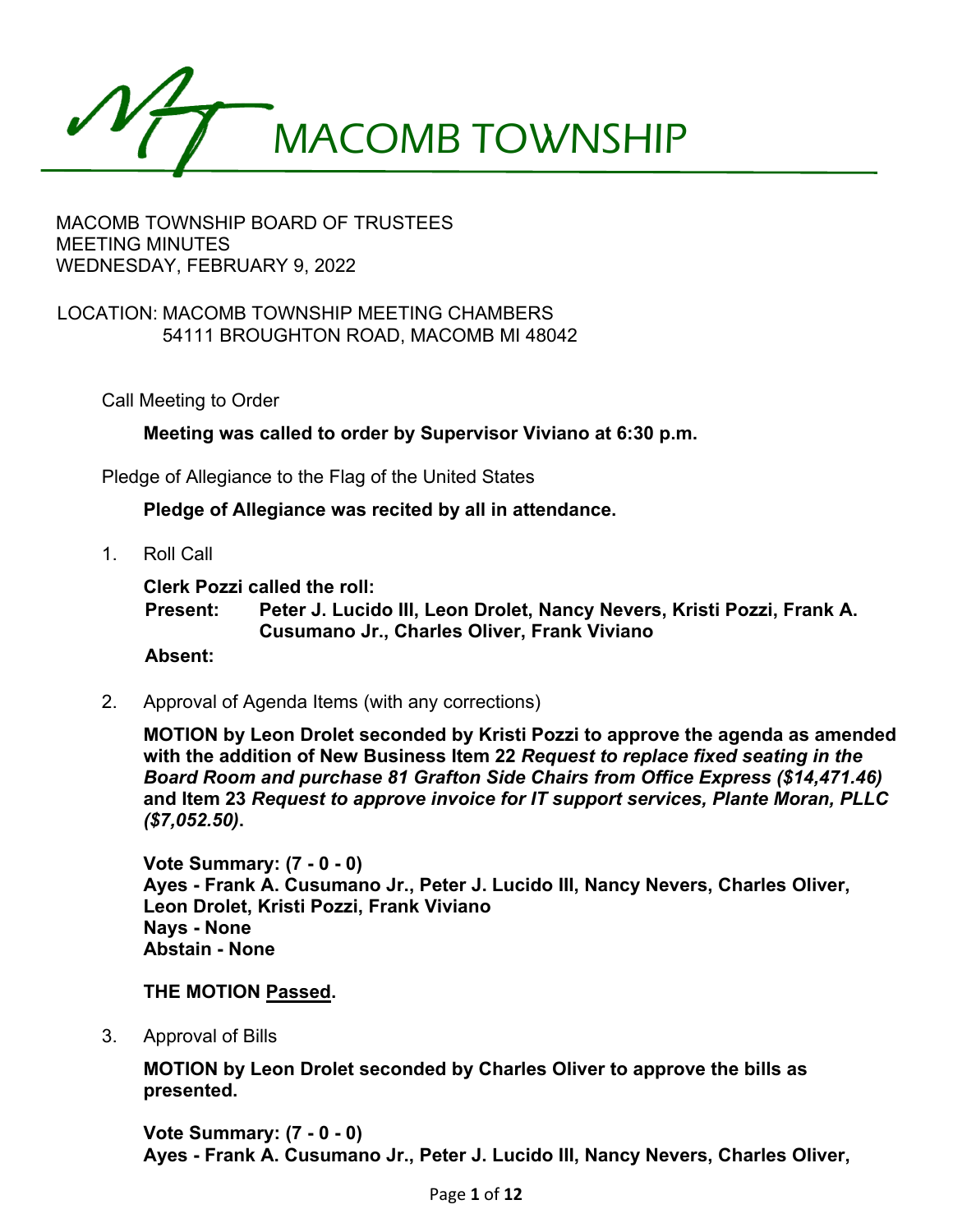> **Leon Drolet, Kristi Pozzi, Frank Viviano Nays - None Abstain - None**

#### **THE MOTION Passed.**

4. Approval of Previous Meeting Minutes from January 26, 2022

**MOTION by Charles Oliver seconded by Kristi Pozzi to approve meeting minutes from January 26, 2022 as presented.** 

**Vote Summary: (7 - 0 - 0) Ayes - Frank A. Cusumano Jr., Peter J. Lucido III, Nancy Nevers, Charles Oliver, Leon Drolet, Kristi Pozzi, Frank Viviano Nays - None Abstain - None** 

#### **THE MOTION Passed.**

#### **PUBLIC COMMENTS, AGENDA ITEMS ONLY - (3 MINUTE TIME LIMIT)**

There were no public comments.

#### **CONSENT AGENDA ITEMS:**

**MOTION by Leon Drolet seconded by Nancy Nevers to approve the Consent Agenda items as presented.** 

**Vote Summary: (7 - 0 - 0) Ayes - Frank A. Cusumano Jr., Peter J. Lucido III, Nancy Nevers, Charles Oliver, Leon Drolet, Kristi Pozzi, Frank Viviano Nays - None Abstain - None** 

#### **THE MOTION Passed.**

- 5. Water and Sewer Department
	- a. Request to approve the batch plant bond release for Mark Anthony Contracting, Inc. for work performed on 23 Mile Rd. (\$5,000.00)
- 6. Engineering Department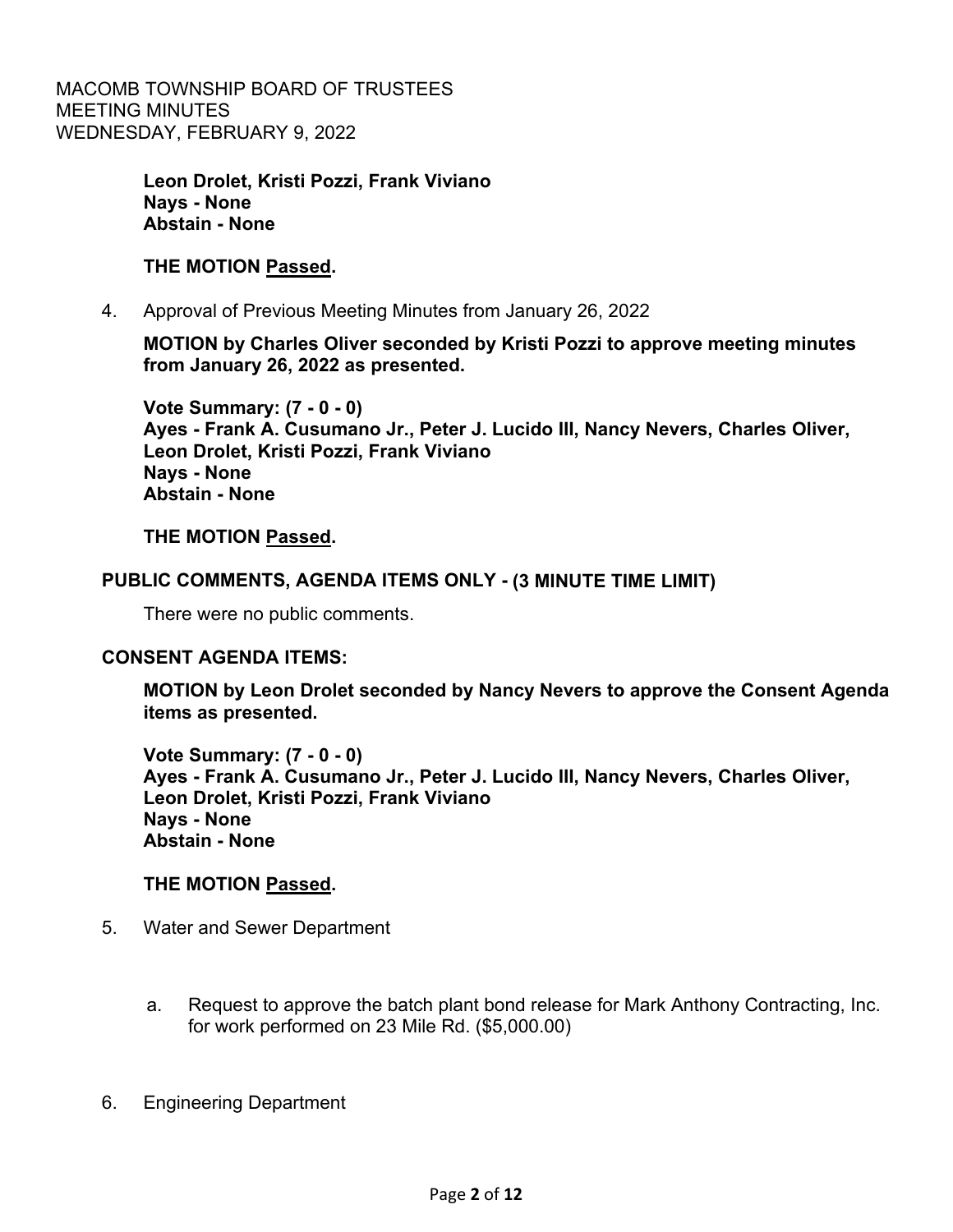- a. Request to Authorize the Supervisor to Sign Stormwater Facilities Maintenance Agreement for Meijer Store
- 7. Fire Department
	- a. Request to Attend Fire Department Instructor's Conference (\$5,312.45)
	- b. Request to Attend Tyler Technologies Conference (\$3,908.00)

# **PUBLIC HEARING:**

8. Public Hearing for 2022 Community Development Block Grant (CDBG) Funding

Supervisor Viviano opened the public hearing at 6:30 PM and closed at 6:44 PM. There were no motions or votes. Stacy Conte from Volunteer Interfaith Caregivers and Jennifer Fisher from Maggie's Wigs for Kids spoke.

 9. Public Hearing for Industrial Development District Resolution to be located at 17201 Leone Drive (Parcel No. 08-17-344-027)

Supervisor Viviano opened the public hearing at 6:45 PM and closed at 6:45 PM. There were no speakers.

## **RESOLUTION INDUSTRIAL DEVELOPMENT DISTRICT**

Minutes of a Regular meeting of the Township Board of the Township of Macomb, County of Macomb, Michigan, held in the Township Hall in said Township on February 9, 2022 at 6:30 P.M., Eastern Daylight Saving Time.

PRESENT: Viviano, Pozzi, Drolet, Cusumano, Lucido, Nevers, Oliver

ABSENT: None

 The following preamble and resolution were offered by Member Pozzi and supported by Member Lucido.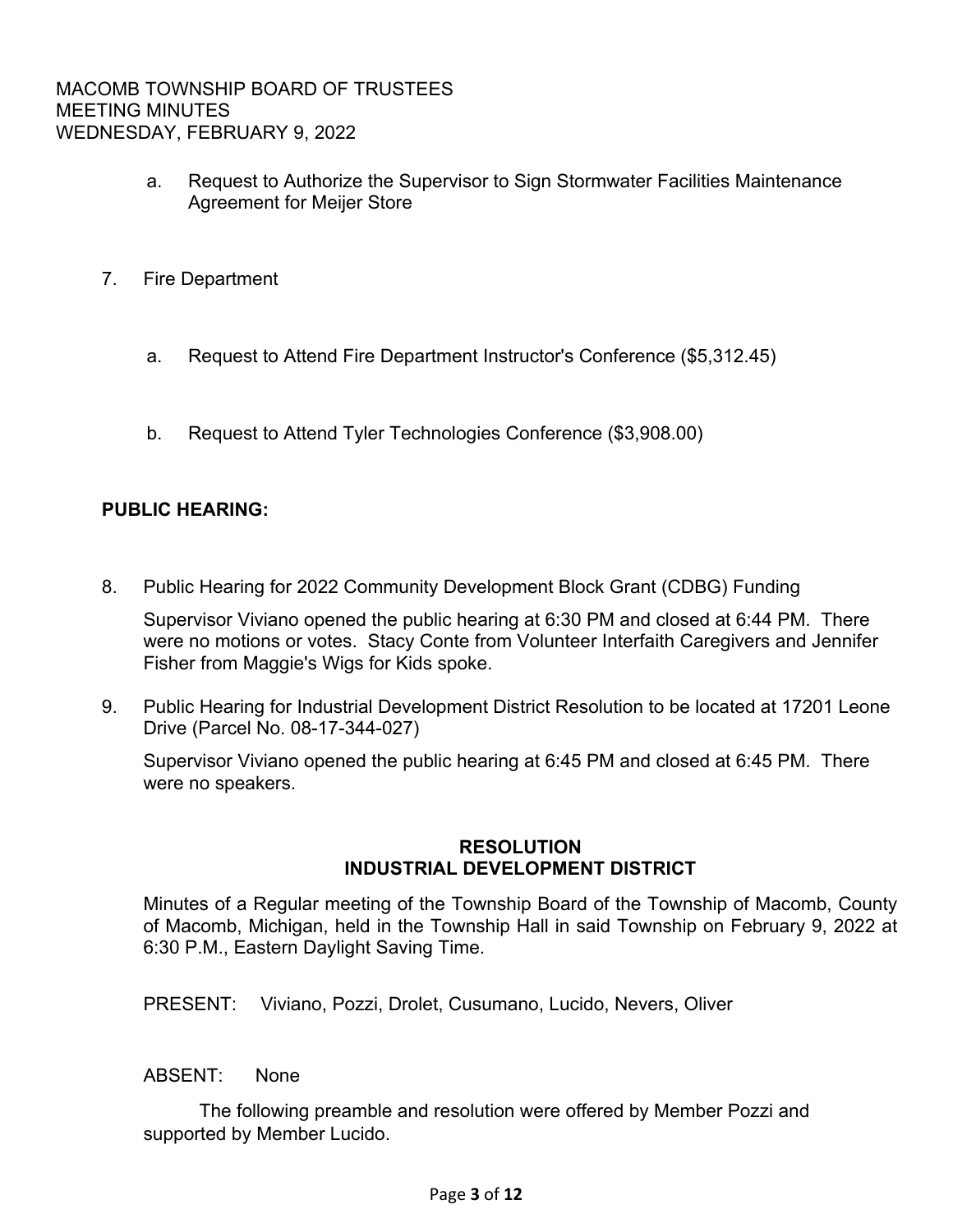WHEREAS**,** Macomb Township wishes to retain employment of its constituents and promote economic growth within its boundaries, and

 WHEREAS**,** the property described as Unit 27, of the Regency Commerce Center, 17201 Leone Dr. attached hereto and made a part hereof by reference, lies within Macomb Township, and

 WHEREAS**,** Macomb Township wishes to establish an Industrial Development District pursuant to the provisions of Act 198, Public Acts of Michigan, 1974, as amended (hereinafter referred to as Act No. 198), being MCL 207.551 et.seq., which provides for the establishment, by resolution, of Industrial Development Districts, the providing of public notice thereof and an opportunity for a public hearing for the establishment of such districts, and

 WHEREAS**,** Macomb Township levies ad valorem taxes at a rate which, taken together with the rates of ad valorem taxes levied by other taxing authorities which levy taxes within the Township, exceeds \$30.00 for each \$1,000.00 of State Equalized Valuation.

NOW, THEREFORE, BE IT RESOLVED:

 1. That Macomb Township, hereby proposes to establish an Industrial Development District, consisting of that parcel or tract of land described in Exhibit "A" known as Unit 27, Regency Commerce Center, 17201 Leone Drive, attached hereto.

 2. That a hearing on the establishment of the proposed Industrial Development District shall be held in the Macomb Township Board Room, located at 54111 Broughton Road, Macomb Township, MI at 6:30 p.m. on Wednesday, February 9, 2022. At said hearing, all persons owning real property with the proposed Industrial Development District and any other resident or taxpayer of the Township shall have a right to appear and be heard.

 3. That the Township Clerk is hereby directed to obtain from the Assessing Department the mailing addresses of all persons owning real property within the proposed Industrial Development District, and to give notice of the proposed establishment of said District, which shall include the time and place of the hearing on the establishment thereof, to said persons owning real property within the proposed District by mailing a copy of this Resolution to each of said persons at their respective mailing addresses, by certified mail, return receipt requested.

 4. That the Township Clerk is further directed to cause this resolution and a description of the consequences of the creation of an Industrial Development District under Act 198, to be published in the Macomb Daily News Paper, which the Township declares to be a newspaper of general circulation within the Township and in which official notices of the Township are ordinarily published.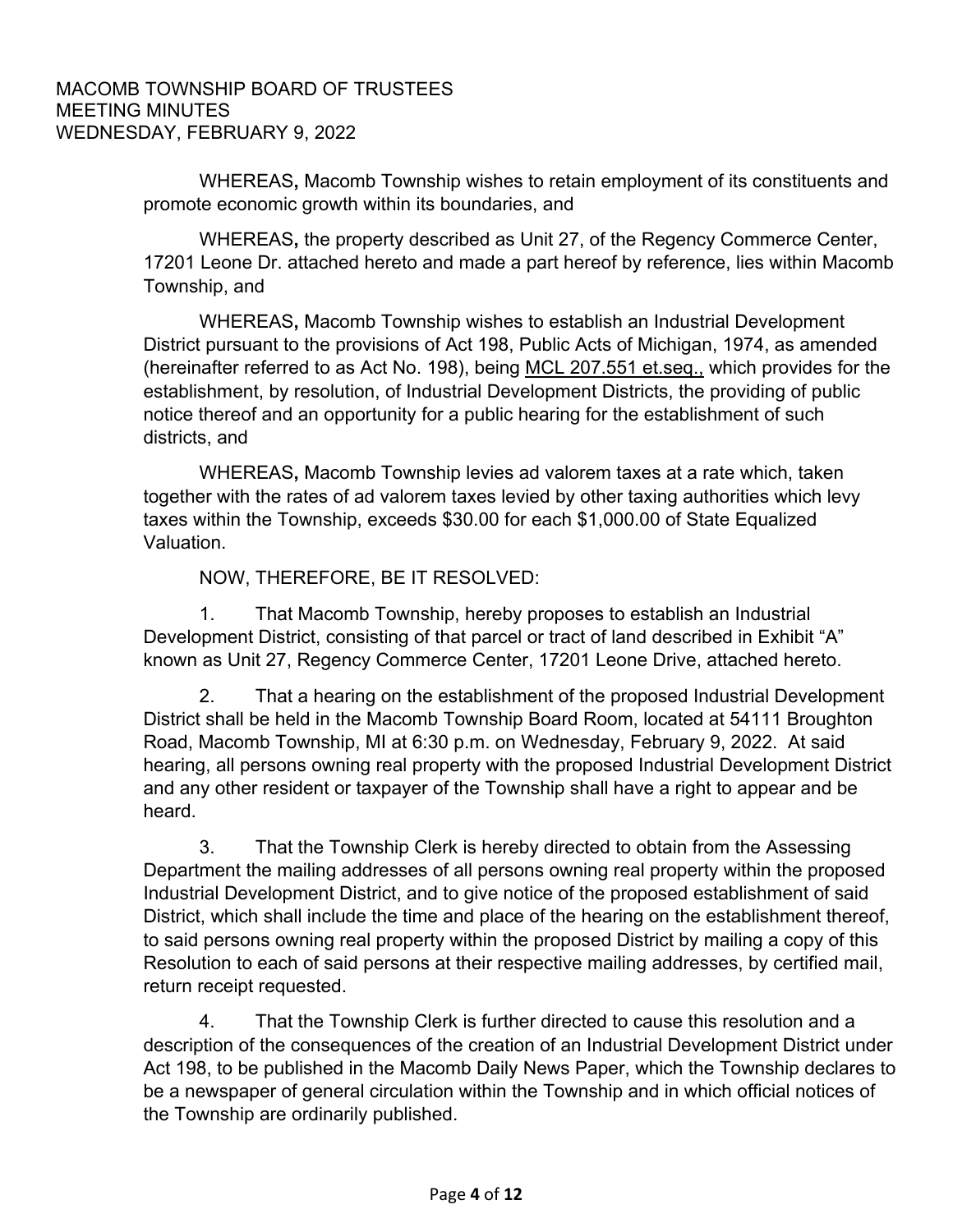> **MOTION by Kristi Pozzi seconded by Peter J. Lucido III to adopt the resolution establishing the Industrial Development District for Unit 27 of the Regency Commerce Center, located at 17201 Leone Dr., Parcel Identification Number 08-17- 344-027.**

**Roll Call Vote Summary: (7 - 0 - 0) Ayes - Kristi Pozzi, Peter J. Lucido III, Frank A. Cusumano Jr., Nancy Nevers, Charles Oliver, Leon Drolet, Frank Viviano Nays - None Abstain - None** 

## **THE MOTION Passed.**

 10. Public Hearing and Amended Resolution Adoption for Street Lighting Special Assessment District for Villas of Villagio Condominium

Supervisor Viviano opened the public hearing at 6:47 PM and closed at 6:48 PM. There were no speakers.

# **Street Lighting Villas of Villagio Condominium**

# **AMENDED RESOLUTION ORDERING ESTABLISHMENT OF STREET LIGHTING DISTRICT**

WHEREAS, on November 24, 2020, the Township Board of the Township of Macomb, County of Macomb, Michigan, approved and established a Special Assessment District for the installation and maintenance of street lighting for the Villas of Villagio Condominium pursuant to a certain Resolution Ordering Establishment of Street Lighting District, which original Resolution Ordering Establishment of Street Lighting District was recorded on January 21, 2021, at Liber 27350, Page 924, Macomb County Records.

WHEREAS, since the original Resolution Ordering Establishment of Street Lighting District was approved and recorded, the developer of the Villas of Villagio Condominium has requested that an additional street lamp be installed at the entrance to the Villas of Villagio Condominium to promote the safety and health of the public.

WHEREAS, this Amended Resolution Ordering Establishment of Street Lighting District is for the purpose of amending the established Special Assessment District for the installation and maintenance of street lighting for the Villas of Villagio Condominium to include the additional light to be installed at the entrance of the Villas of Villagio Condominium.

Minutes of a regular meeting of the Township Board of the Township of Macomb, County of Macomb, Michigan, held in the Township Hall in said Township on February 9, 2022, at 6:30 P.M., Eastern Standard Time.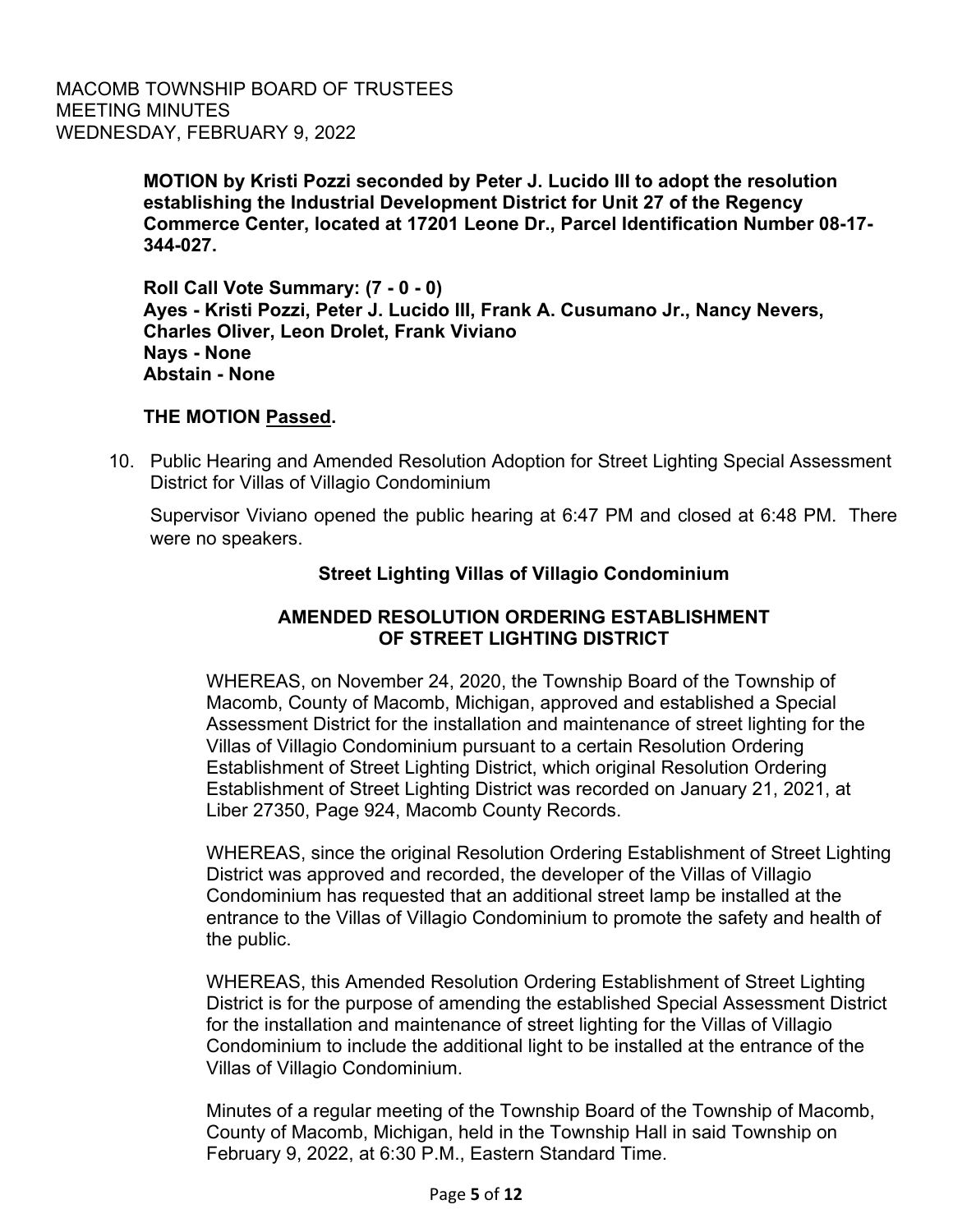Present: Viviano, Pozzi, Drolet, Cusumano, Lucido, Nevers, Oliver Absent: None

The following preamble and resolution were offered by Member Lucido and supported by Member Drolet.

WHEREAS**,** pursuant to 1989 PA 80 (the "Act"), the Township Board is empowered to establish a Special Assessment for the installation and maintenance of street lighting on its motion or upon the submission of petitions as prescribed in the Act; and

WHEREAS**,** the Township Board has determined that the installation of a street light or lights illuminating street serving lands described in Exhibit "A" is necessary to preserve the public health; and

WHEREAS**,** the Township Board desires to establish a Special Assessment District obligating the benefited owners to pay for the cost of installation and operation of street lighting; and

WHEREAS**,** a public hearing for the establishment of a Special Assessment District for street lighting was held coincident with this meeting and was prefaced by published and mailed notice as required by the Act and 1962 PA 162.

NOW, THEREFORE, BE IT RESOLVED BY THE TOWNSHIP BOARD OF THE TOWNSHIP OF MACOMB, MACOMB COUNTY, MICHIGAN:

- 1. It is hereby directed that a street light or lights shall be installed at Villas of Villagio Condominium, which will illuminate streets, serving and benefiting the unit(s) and/or parcel(s) of land described in Exhibit "A".
- 2. A Special Assessment District consisting of the unit(s) and parcel(s) described in Exhibit "A" is hereby established and the cost for installation of said street lights(s) and all future electrical service be levied against the parcel(s) and/or unit (s) so described in direct proportion to the benefit conferred.
- 3. The annual electrical service charge is One Thousand Nine Hundred Ninety-Six dollars and 80/100 (\$1,996.80). Three times the annual cost is Five Thousand Nine Hundred Ninety dollars and 40/100 (\$5,990.40). Total project cost is Thirty-One Thousand Eight Hundred Forty-Nine dollars and 28/100 (\$31,849.28). The petitioner contribution amount is Twenty-Five Thousand Eight Hundred Fifty-Eight dollars and 88/100 (\$25,858.88). The Townships at large contribution is zero dollars and 00/100 (\$0.00).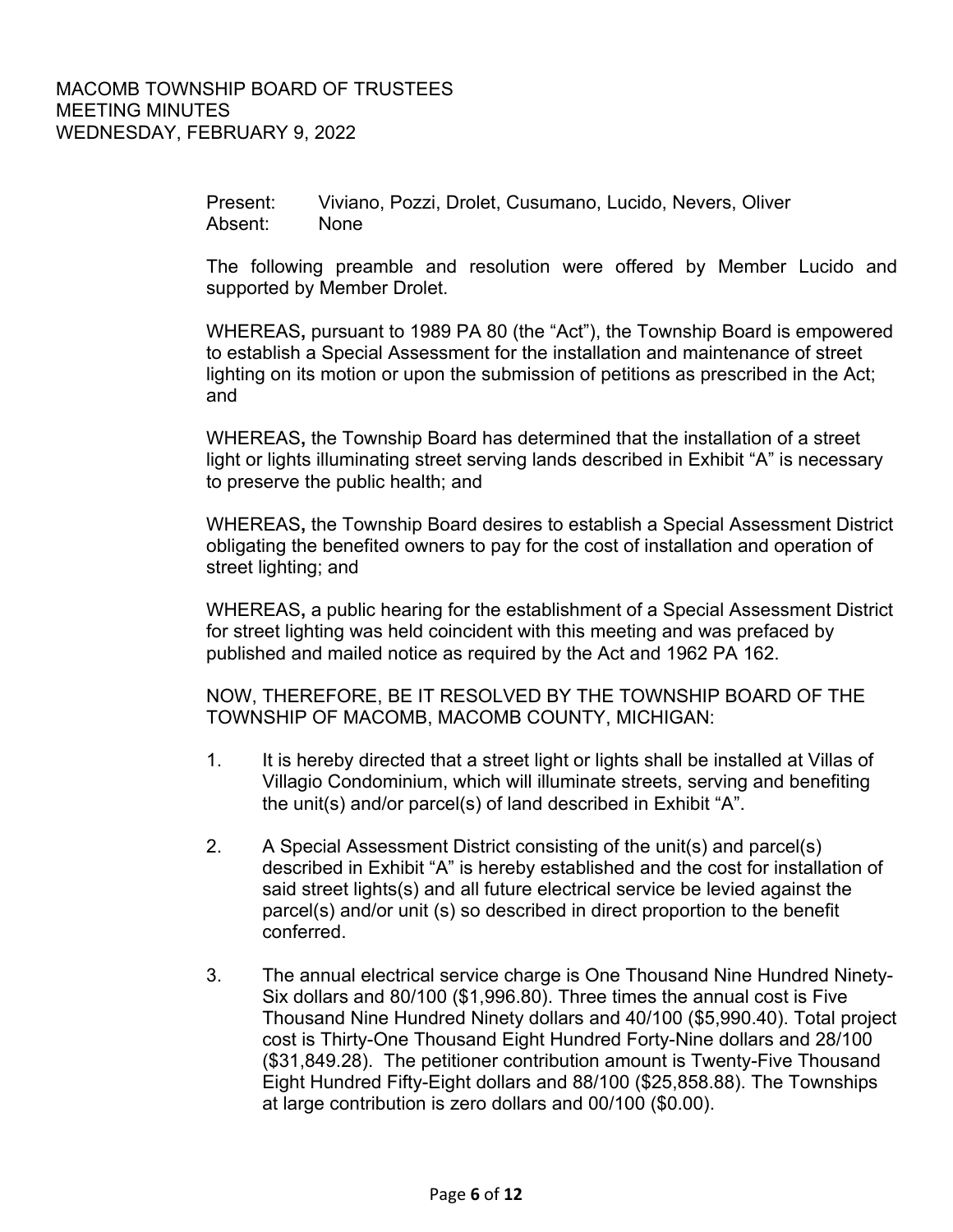4. The Township Board shall hereafter annually determine the amount to be assessed in the district for lighting and shall direct the assessor to levy this amount. The assessment may be made either in a special assessment roll or in a column provided in the regular tax roll. The assessment shall be spread and become due and be collected at the same time as the other Township taxes are assessed, levied and collected and shall be returned in the same manner for nonpayment.

**MOTION by Peter J. Lucido III seconded by Leon Drolet to Adopt Amended Resolution for the Street Lighting Special Assessment District for Villas of Villagio Condominium.** 

**Roll Call Vote Summary: (7 - 0 - 0) Ayes - Peter J. Lucido III, Leon Drolet, Frank A. Cusumano Jr., Nancy Nevers, Charles Oliver, Kristi Pozzi, Frank Viviano Nays - None Abstain - None** 

**RESOLUTION DECLARED ADOPTED this 9th day of February 2022.** 

## **NEW BUSINESS:**

#### **PARKS AND RECREATION DEPARTMENT:**

11. Request to purchase a tractor for Macomb Corners Park

**MOTION by Charles Oliver seconded by Leon Drolet to authorize the purchase of a tractor for Macomb Corners Park in the amount of \$29,367.06.** 

**Vote Summary: (7 - 0 - 0) Ayes - Frank A. Cusumano Jr., Peter J. Lucido III, Nancy Nevers, Charles Oliver, Leon Drolet, Kristi Pozzi, Frank Viviano Nays - None Abstain - None** 

**THE MOTION Passed.**

#### **WATER AND SEWER DEPARTMENT:**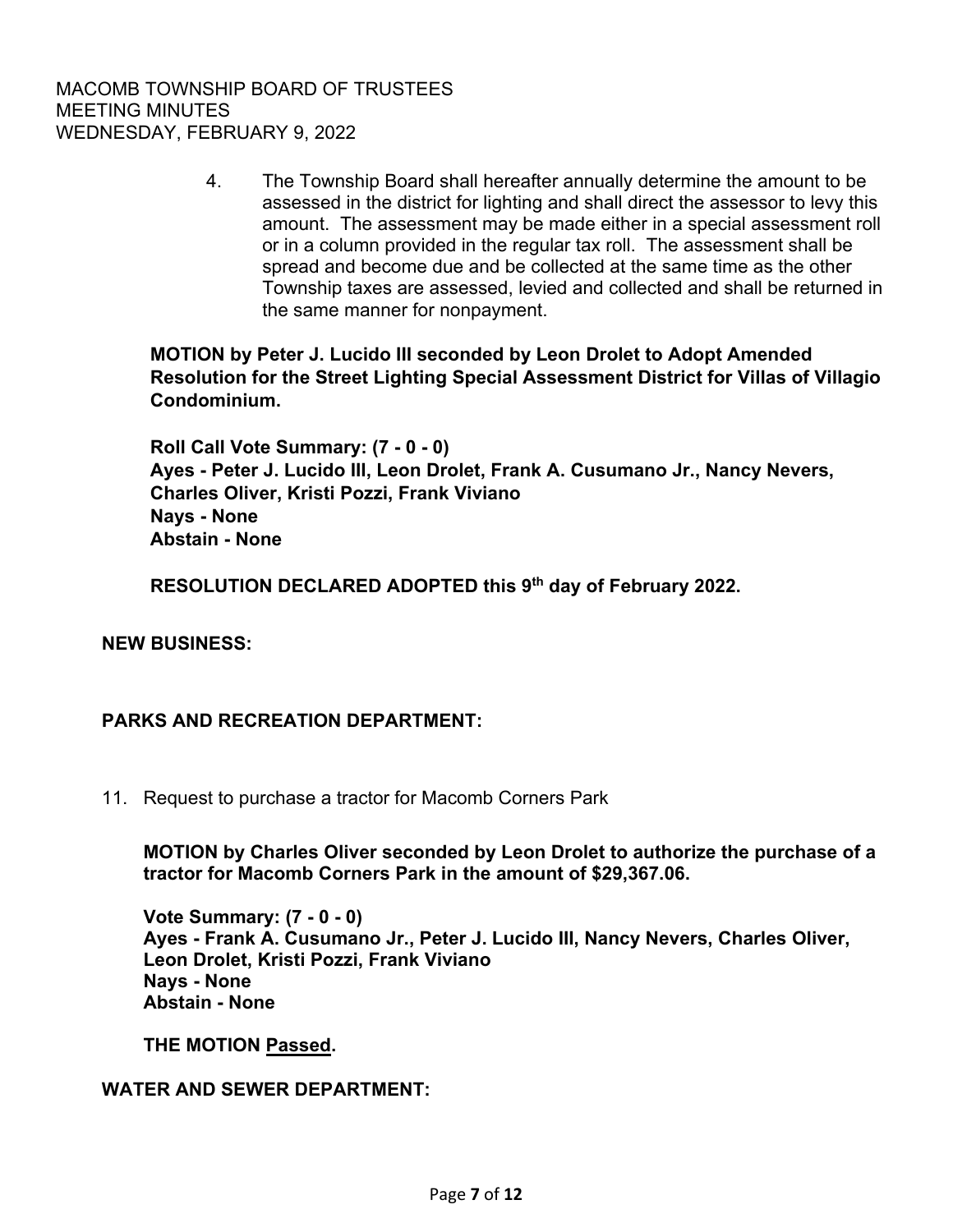12. Request to approve the update to an AMI Reading System (Ferguson Waterworks Meter & Automation Group)

**MOTION by Charles Oliver seconded by Leon Drolet to Approve the Request to Upgrade to the AMI Meter Reading System, Ferguson Waterworks Meter & Automation Group. Total cost (\$410,323.79) one-year contract/ warranty.** 

**Vote Summary: (7 - 0 - 0) Ayes - Frank A. Cusumano Jr., Peter J. Lucido III, Nancy Nevers, Charles Oliver, Leon Drolet, Kristi Pozzi, Frank Viviano Nays - None Abstain - None** 

#### **THE MOTION Passed.**

 13. Request to Approve the 2022-2027; (5) year Water & Sewer Capital Improvement Program (CIP)

**MOTION by Peter J. Lucido III seconded by Leon Drolet to Approve the 2022-2027; (5) year Water & Sewer Capital Improvement Program (CIP) as submitted.** 

**Vote Summary: (7 - 0 - 0) Ayes - Frank A. Cusumano Jr., Peter J. Lucido III, Nancy Nevers, Charles Oliver, Leon Drolet, Kristi Pozzi, Frank Viviano Nays - None Abstain - None** 

**THE MOTION Passed.**

## **HUMAN RESOURCES DEPARTMENT:**

14. Authorization to promote EE # 1658

**MOTION by Kristi Pozzi seconded by Nancy Nevers to Approve the recommendation of the selection committee and promote Michael Richert (EE #1658) to the position of Water & Sewer Supervisor.** 

**Vote Summary: (7 - 0 - 0) Ayes - Frank A. Cusumano Jr., Peter J. Lucido III, Nancy Nevers, Charles Oliver, Leon Drolet, Kristi Pozzi, Frank Viviano Nays - None Abstain - None** 

**THE MOTION Passed.**

## **PLANNING AND ZONING DEPARTMENT:**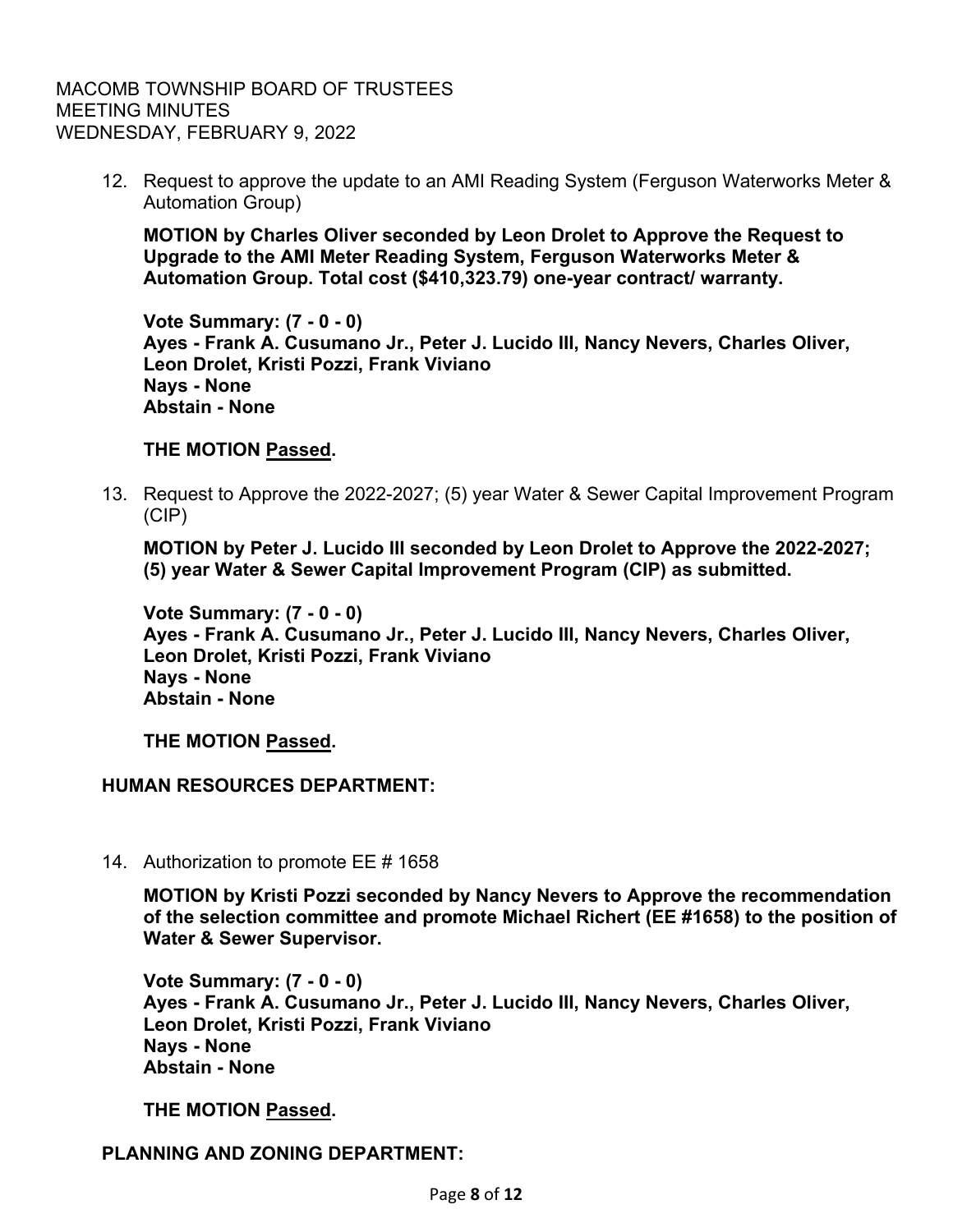15. Request to approve the Extension of Time - Preliminary Plan; Cortona Park - Permanent Parcel #08-05-100-021; Located on the south side of 26 Mile Road, east of Romeo Plank Road; Section 5; Salvatore DiMercurio, Petitioner

**MOTION by Leon Drolet seconded by Peter J. Lucido III to approve a one-year extension of time for the Cortona Park Site Condominium Preliminary Site Plan originally approved on February 10, 2021.** 

**Vote Summary: (7 - 0 - 0) Ayes - Frank A. Cusumano Jr., Peter J. Lucido III, Nancy Nevers, Charles Oliver, Leon Drolet, Kristi Pozzi, Frank Viviano Nays - None Abstain - None** 

**THE MOTION Passed.**

**FIRE DEPARTMENT:**

16. Request to Accept FEMA Grant (\$16,440.80)

**MOTION by Charles Oliver seconded by Nancy Nevers to approve the acceptance of FEMA grant in the amount of \$16,440.80.** 

**Vote Summary: (7 - 0 - 0) Ayes - Frank A. Cusumano Jr., Peter J. Lucido III, Nancy Nevers, Charles Oliver, Leon Drolet, Kristi Pozzi, Frank Viviano Nays - None Abstain - None** 

## **THE MOTION Passed.**

17. Request to Purchase Structural Firefighting Gloves (\$7,000.00)

**MOTION by Peter J. Lucido III seconded by Leon Drolet to approve the purchase of structural firefighting gloves at a cost of \$7,000.00.** 

**Vote Summary: (7 - 0 - 0) Ayes - Frank A. Cusumano Jr., Peter J. Lucido III, Nancy Nevers, Charles Oliver, Leon Drolet, Kristi Pozzi, Frank Viviano Nays - None Abstain - None** 

**THE MOTION Passed.**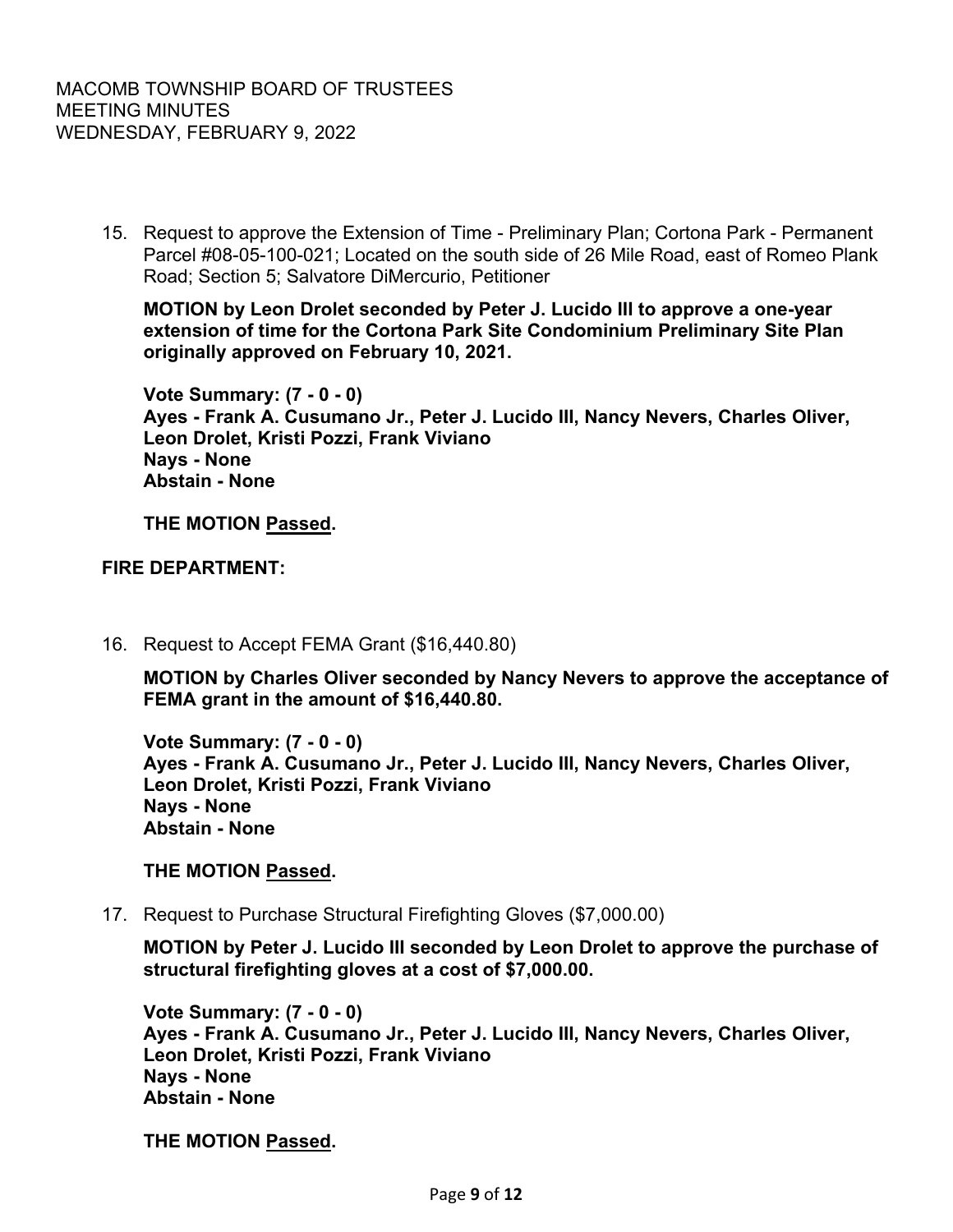18. Request to Approve Final Balancing Change Order #15 for the Public Safety Building (- \$96,677.50)

**MOTION by Leon Drolet seconded by Peter J. Lucido III to approve Final Balancing Change Order #15 for the Joesph E. Koss Public Safety Building with a reduction of the contract in the amount of \$96,677.50.** 

**Vote Summary: (7 - 0 - 0) Ayes - Frank A. Cusumano Jr., Peter J. Lucido III, Nancy Nevers, Charles Oliver, Leon Drolet, Kristi Pozzi, Frank Viviano Nays - None Abstain - None** 

**THE MOTION Passed.**

## **CLERK'S OFFICE:**

19. Request to Schedule a Public Hearing for the establishment of an Industrial Development District for 16024 Angelo Dr., Parcel ID No. 08-18-400-025 located in the Milano Industrial Subdivision.

**MOTION by Kristi Pozzi seconded by Peter J. Lucido III to set a public hearing date for March 9, 2022 to review the establishment of an Industrial Development District application submitted by Applied PhotoChemicals, for 16024 Angelo Dr., Parcel ID No. 08-18-400-025.** 

**Vote Summary: (7 - 0 - 0) Ayes - Frank A. Cusumano Jr., Peter J. Lucido III, Nancy Nevers, Charles Oliver, Leon Drolet, Kristi Pozzi, Frank Viviano Nays - None Abstain - None** 

**THE MOTION Passed.**

## **TREASURER'S OFFICE:**

20. Authorize the Treasurer to execute legal agreements necessary to collect 2022 school property taxes for parcels within Macomb Township on behalf of Chippewa Valley Schools, New Haven Community Schools, Utica Community Schools, L'Anse Creuse Public Schools, the Macomb Intermediate School District, and Macomb Community College

**MOTION by Peter J. Lucido III seconded by Nancy Nevers to authorize the Treasurer to execute legal agreements necessary to collect 2022 school property taxes for parcels within Macomb Township on behalf of Chippewa Valley Schools, New Haven**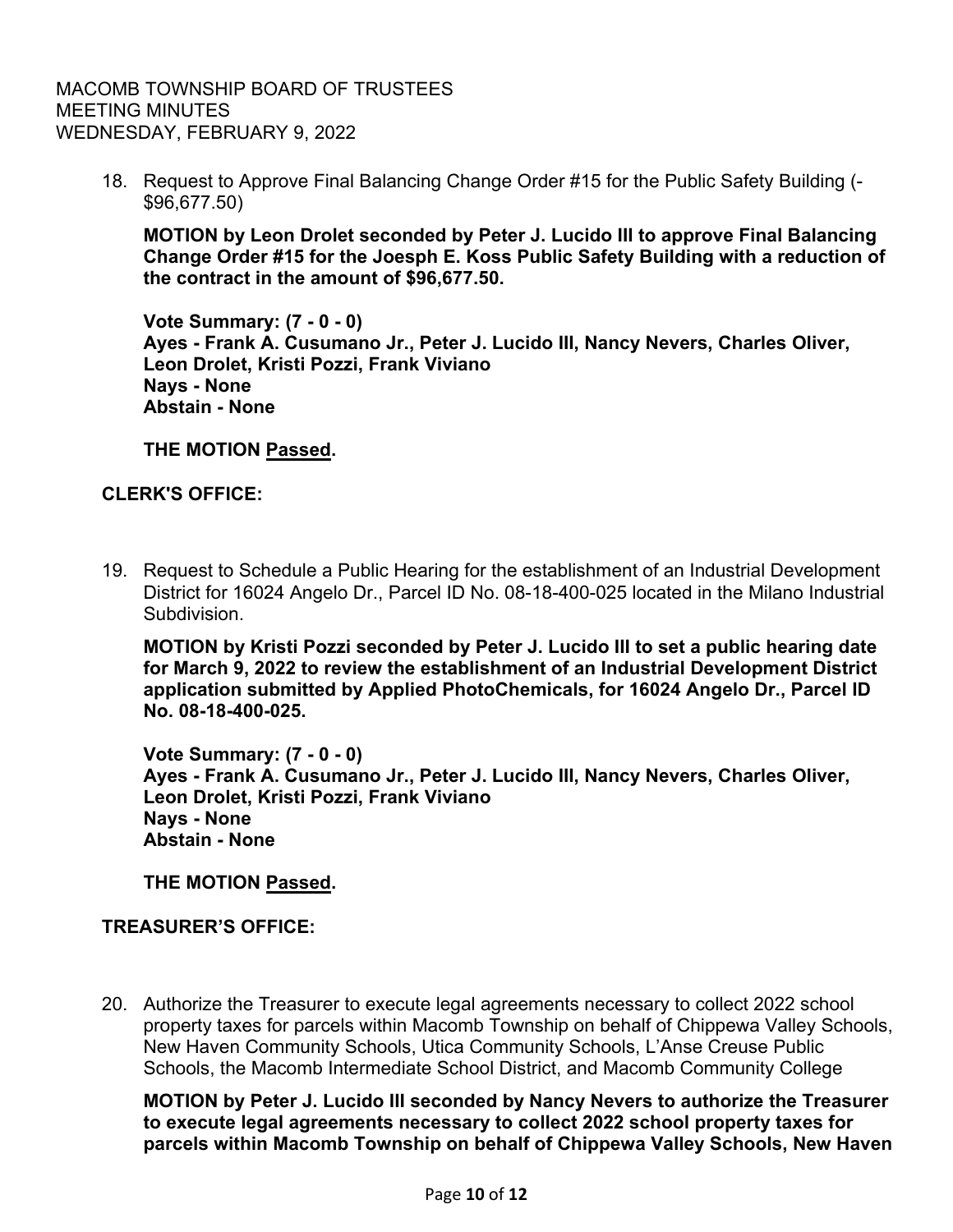> **Community Schools, Utica Community Schools, L'Anse Creuse Public Schools, the Macomb Intermediate School District, and Macomb Community College.**

**Vote Summary: (6 - 0 - 1) Ayes - Peter J. Lucido III, Nancy Nevers, Charles Oliver, Leon Drolet, Kristi Pozzi, Frank Viviano Nays - None Abstain - Frank A. Cusumano Jr.** 

**THE MOTION Passed.**

## **SUPERVISOR'S OFFICE:**

- 21. Request to replace fixed seating in the Board Room and purchase 81 Grafton Side Chairs from Office Express (\$14,471.46)
- 22. Request to approve Invoice for IT support services, Plante & Moran, PLLC (\$7,052.50)

**MOTION by Leon Drolet seconded by Kristi Pozzi to approve Invoice for IT support services, Plante & Moran, PLLC in the amount of \$7,052.50** 

**Vote Summary: (7 - 0 - 0) Ayes - Frank A. Cusumano Jr., Peter J. Lucido III, Nancy Nevers, Charles Oliver, Leon Drolet, Kristi Pozzi, Frank Viviano Nays - None Abstain - None** 

**THE MOTION Passed.**

## **ENGINEERING DEPARTMENT:**

23. Request for Variance from Engineering Standards for Hampton Manor Senior Living

**MOTION by Charles Oliver seconded by Kristi Pozzi to Approve the Request for Variance from Engineering Standards for Stormwater Detention for Hampton Manor Senior Living.** 

**Vote Summary: (7 - 0 - 0) Ayes - Frank A. Cusumano Jr., Peter J. Lucido III, Nancy Nevers, Charles Oliver, Leon Drolet, Kristi Pozzi, Frank Viviano Nays - None Abstain - None**